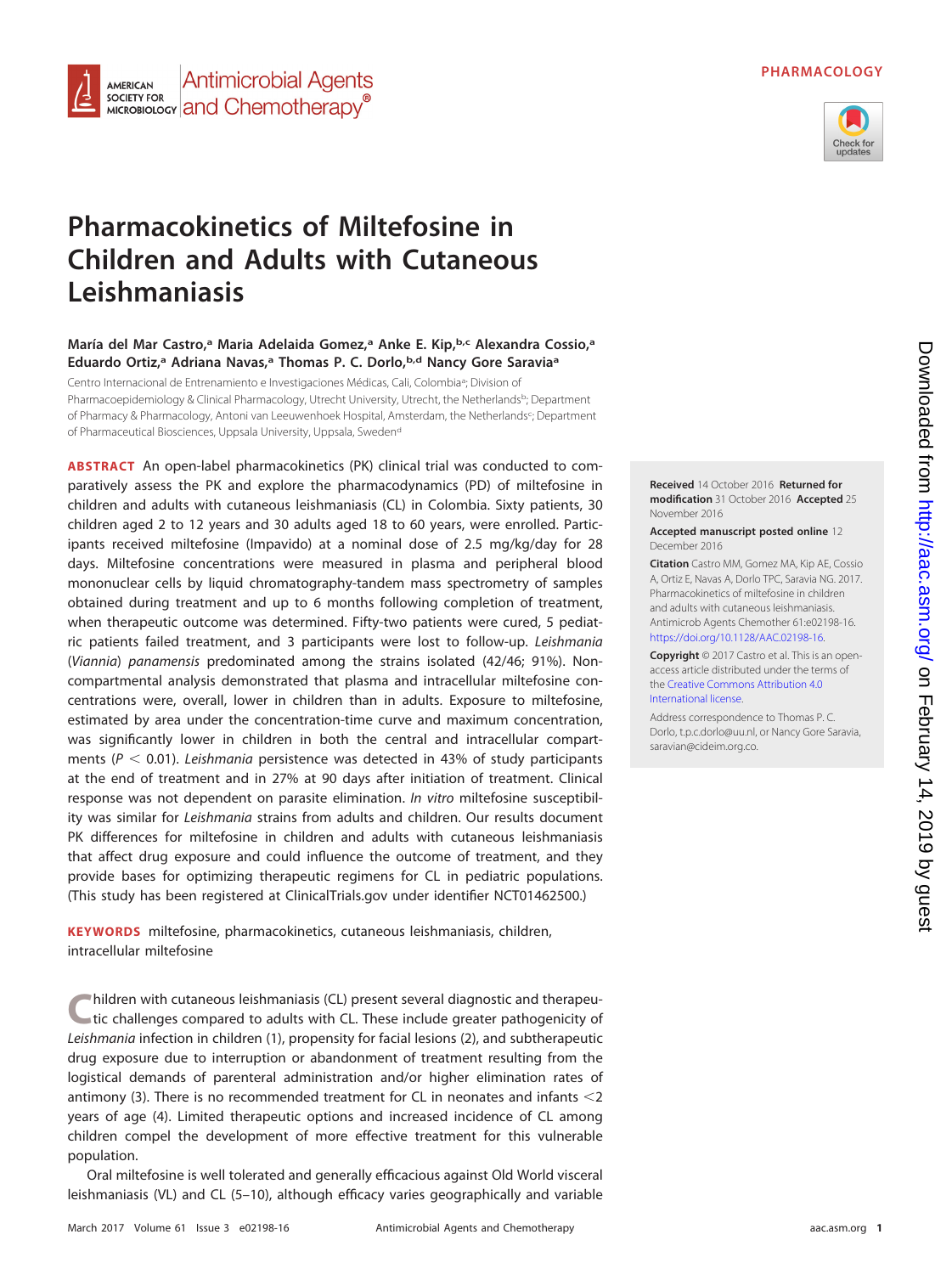susceptibility to miltefosine of Leishmania species causing CL has been suggested by in vitro evaluations [\(11,](#page-9-7) [12\)](#page-9-8). Miltefosine was shown to be noninferior to meglumine antimoniate in the treatment of pediatric CL in Colombia [\(13\)](#page-9-9), and its efficacy was corroborated by clinical trials in populations where Leishmania (Viannia) guyanensis and Leishmania (Viannia) braziliensis are endemic in Brazil [\(8,](#page-9-10) [9\)](#page-9-5). Nevertheless, pharmacokinetics (PK) modeling of miltefosine in Indian and Nepalese children with VL, a systemic disease characterized by hypoalbuminemia and hypergammaglobulinemia, which can affect drug pharmacokinetics, showed that linear milligrams-per-kilogram dosing resulted in underdosing and that treatment failure was linked to lower drug exposure [\(14,](#page-9-11) [15\)](#page-9-12). PK data for miltefosine in children with CL are unavailable and are needed to define drug exposure and concentration-effect relationships in this clinically and physiologically distinct presentation of leishmaniasis.

Since Leishmania parasites are intracellular pathogens, the drug concentration within host cells is critical to the direct antimicrobial effect. PK are generally determined in plasma under the assumption that systemic drug exposure is proportional to and predictive of exposure in target tissues/cells [\(16\)](#page-9-13). However, analyses of intracellular concentrations of other antimicrobials have shown that this assumption is not consistently upheld and that substantial differences between systemic and intracellular concentrations can occur [\(17\)](#page-9-14). Drug concentration in the target tissue is a key determinant of therapeutic response, influencing the elimination of infection and selection of resistant organisms. Neither intracellular concentrations of any antileishmanial drug nor their relationships to plasma concentrations or PK parameters associated with parasitological and clinical responses are available.

We report the results of an open-label pharmacokinetic trial of miltefosine in children and adults with CL. Plasma and intracellular PK were determined and clinical and parasitological responses evaluated to provide PK bases for optimizing use of miltefosine in pediatric CL.

### **RESULTS**

**Study participants and** *Leishmania* **species.** Sixty-three patients were assessed for eligibility; two did not meet inclusion criteria based on clinical laboratory analysis, and one declared unavailability for follow-up. Among the 60 enrolled participants, two adults and one child were lost to follow-up [\(Fig. 1\)](#page-1-0). In both study groups [\(Table 1\)](#page-2-0), participants were predominantly males of Afro-Colombian descent. No statistical differences were found between children and adults in number, location, and diameter of lesions. However, the median duration of disease was significantly shorter and ulcerative lesions were more frequent in children. Leishmania (Viannia) species were isolated



<span id="page-1-0"></span>**FIG 1** Participant enrollment and follow-up. a, both declared lost at day 90; b, one of two lost patients did not attend the end of treatment visit but attended the day 60 visit; c, declared lost at the day 120 visit.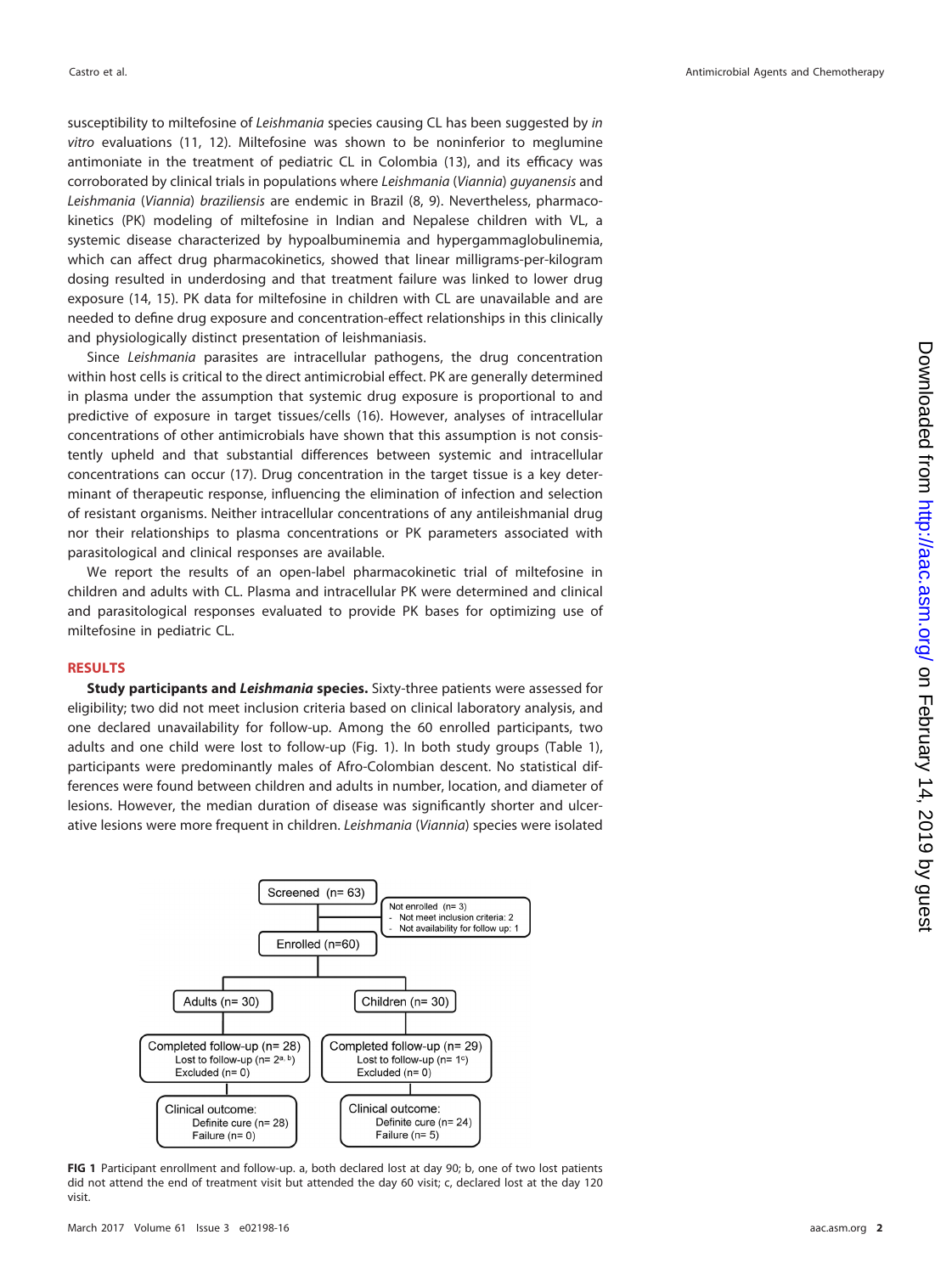## <span id="page-2-0"></span>**TABLE 1** Baseline characteristics of the study groups

|                                                         | <b>Result for:</b>       |                          |                    |  |
|---------------------------------------------------------|--------------------------|--------------------------|--------------------|--|
| Characteristic                                          | Children ( $n = 30$ )    | Adults ( $n = 30$ )      | P value            |  |
| Sociodemographic                                        |                          |                          |                    |  |
| Age (yr), mean (SD)                                     | 8.16(2.58)               | 33.53 (8.32)             |                    |  |
| Male gender, no. (%)                                    | 18(60)                   | 14 (46.67)               | 0.3 <sup>a</sup>   |  |
| Ethnicity, no. (%)                                      |                          |                          | 0.76 <sup>a</sup>  |  |
| Afro-Colombian                                          | 22 (73.33)               | 23 (76.67)               |                    |  |
| Mestizo                                                 | 8(26.67)                 | 7(23.33)                 |                    |  |
| Study site, no. (%)                                     |                          |                          | 0.57 <sup>a</sup>  |  |
| Cali                                                    | 8(26.67)                 | 10 (33.33)               |                    |  |
| Tumaco                                                  | 22 (73.33)               | 20 (66.67)               |                    |  |
| Clinical                                                |                          |                          |                    |  |
| Wt (kg), mean (SD)                                      | 26.22 (7.62)             | 70.84 (11.73)            |                    |  |
| No. of lesions, median (IQR)                            | $2(1-3)$                 | $1(1-2)$                 | 0.39 <sup>b</sup>  |  |
| Time evolution of older lesion (mo), median (IQR)       | $1(1-2)$                 | $2(2-3)$                 | 0.007 <sup>b</sup> |  |
| Hemoglobin (g/dl), mean (SD)                            | 12.7(0.84)               | 13.71 (1.57)             | 0.002 <sup>c</sup> |  |
| Albumin (g/dl), mean (SD)                               | 4.50(0.26)               | 4.57(0.27)               | 0.33c              |  |
| Dose (mg/kg/day), mean (SD)                             | 2.27(0.16)               | 2.11(0.32)               | 0.02 <sub>c</sub>  |  |
| Lesions ( $n = 118$ )                                   |                          |                          |                    |  |
| Type, no. (%)                                           |                          |                          | 0.003 <sup>d</sup> |  |
| Ulcer                                                   | 54 (85.71)               | 33 (60.00)               |                    |  |
| Plaque                                                  | 7(11.11)                 | 19 (34.55)               |                    |  |
| Other                                                   | 2(3.17)                  | 3(5.45)                  |                    |  |
| Location, no. (%)                                       |                          |                          | 0.35 <sup>a</sup>  |  |
| Face-neck                                               | 11 (17.46)               | 6(10.91)                 |                    |  |
| Trunk                                                   | 9(14.29)                 | 9(16.36)                 |                    |  |
| Arms                                                    | 21 (33.33)               | 26 (47.27)               |                    |  |
| Legs                                                    | 22 (34.92)               | 14 (25.45)               |                    |  |
| Satellite lesions, no. (%)                              |                          |                          | 0.69 <sup>a</sup>  |  |
| Yes                                                     | 13 (20.63)               | 13 (23.64)               |                    |  |
| No                                                      | 50 (79.37)               | 42 (76.36)               |                    |  |
| Adenopathy associated, no. (%)                          |                          |                          | 0.3 <sup>d</sup>   |  |
| Yes                                                     | 3(4.76)                  | 6 (10.91)                |                    |  |
| No                                                      | 60 (95.24)               | 49 (89.09)               |                    |  |
| Maximum diameter of largest lesion (mm), median (IQR)   | 30 (23.8-40)             | $32.5(26-46)$            | 0.48 <sup>b</sup>  |  |
| Area of largest lesion (mm <sup>2</sup> ), median (IQR) | 548.99 (412.33-1,193.80) | 659.73 (351.85-1,481.26) | 0.72 <sup>b</sup>  |  |
| Leishmania strains, no. (%)                             |                          |                          | 0.51c              |  |
| L. (V.) panamensis                                      | 20 (66.67)               | 22 (73.33)               |                    |  |
| L. (V.) braziliensis                                    | 1(3.33)                  | 2(6.67)                  |                    |  |
| L. mexicana                                             | 0                        | 1(3.33)                  |                    |  |
| Not isolated                                            | 9(30.00)                 | 5(16.67)                 |                    |  |

 $a_{\chi^2}$  test.

**bMann-Whitney U test.** 

<sup>c</sup>t test.

dFisher exact test.

from 83% of adults and 70% of children. L. (V.) panamensis was the most prevalent species, at 95% (20/21) in children and 88% (22/25) in adults. L. (V.) braziliensis was isolated from one child and two adults.

**Pharmacokinetics.** Miltefosine concentrations in plasma were detectable for up to 6 months following completion of treatment [\(Fig. 2\)](#page-3-0). Intracellular miltefosine was measurable for up to 1 month after completion of treatment; thereafter, concentrations fell below the limit of detection (4 ng/ml) [\(18\)](#page-9-15).

Intracellular miltefosine concentration-time profiles followed those in plasma. Intracellular accumulation of miltefosine was evident, resulting in a 2-fold higher maximum concentration ( $C_{\text{max}}$ ) than in plasma [\(Table 2\)](#page-3-1). The median plasma and intracellular concentrations during treatment [\(Fig. 2\)](#page-3-0) exceeded the median 50% effective concentra-tions (EC<sub>50</sub>) for strains from a previously reported patient cohort [\(19\)](#page-9-16). Plasma and intracellular  $C<sub>max</sub>$  and overall exposure (area under the concentration-time curve from day 0 to 29 [AUC<sub>d0-29</sub>] and AUC<sub>d0-∞</sub>) were lower ( $P < 0.01$ ) in children than in adults [\(Fig. 2;](#page-3-0) [Table 2\)](#page-3-1).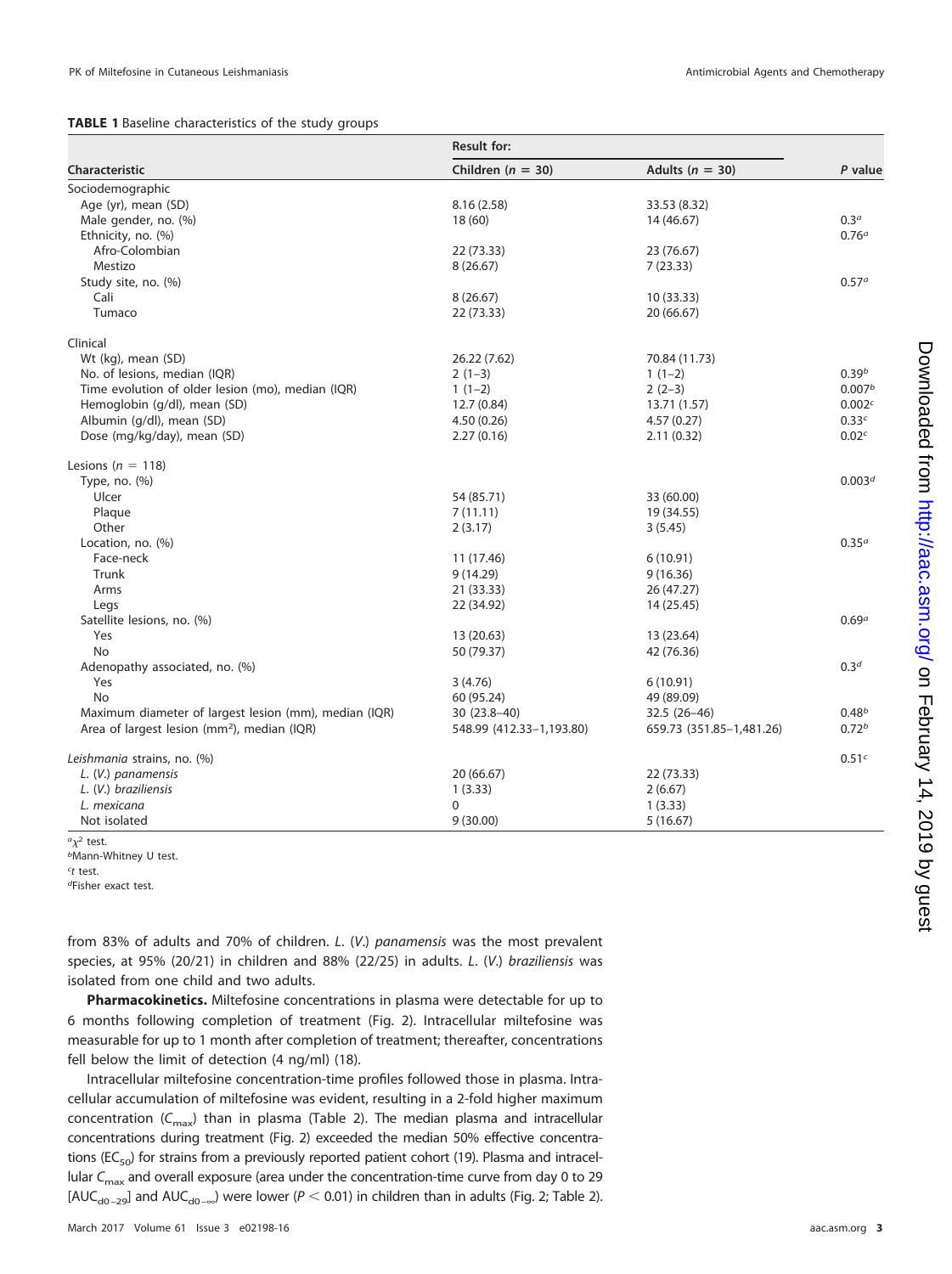

<span id="page-3-0"></span>**FIG 2** Concentration-time curves of miltefosine in plasma and PBMC samples. (A and B) Miltefosine concentrations measured in plasma (A) and PBMCs (intracellular) (B) from samples obtained from children ( $n = 30$ ) and adults ( $n = 30$ ) throughout the course of treatment and up to 6 months of follow-up. (C and D) Plasma (C) and intracellular (D) areas under the concentration-time curve. Box plots show median values and 5th to 95th percentiles. Solid lines represent the median  $EC_{50}$  and dashed lines represent the minimum and maximum EC<sub>50</sub> reported for Leishmania (Viannia) clinical strains from a similar patient cohort [\(19\)](#page-9-16).

The determination of intracellular AUC<sub>d0 –</sub><sub>∞</sub> and elimination half-life (t<sub>1/2</sub>)was precluded by unavailability of  $\geq$ 3 data points from the elimination phase. Although no significant differences in time to  $C_{\text{max}}$  ( $T_{\text{max}}$ ) or elimination half-life were observed among groups, miltefosine plasma concentrations declined >40% between days 15 and 29 for 6 adults and one child, and this was reflected in the paired intracellular concentrations.

<span id="page-3-1"></span>**TABLE 2** Summary of plasma and intracellular pharmacokinetic parameters

|                                           | Children ( $n = 30$ ) |               | Adults ( $n = 29$ ) <sup>a</sup> |               |                      |
|-------------------------------------------|-----------------------|---------------|----------------------------------|---------------|----------------------|
| Parameter                                 | <b>Median</b>         | Range         | <b>Median</b>                    | Range         | P value <sup>b</sup> |
| Plasma                                    |                       |               |                                  |               |                      |
| $C_{\text{max}}$ ( $\mu$ g/ml)            | 22.7                  | 17.0-29.3     | 31.9                             | 17.2-42.4     | $1.421e - 06**$      |
| $T_{\rm max}$ (days)                      | 27.8                  | 13.9-28.0     | 16.0                             | $13.8 - 28.1$ | 0.21                 |
| $t_{1/2}$ (days)                          | 37.1                  | $7.4 - 47.0$  | 34.4                             | $9.5 - 46.15$ | 0.07221              |
| $AUC_{d0-d29}$ ( $\mu$ g · day/ml)        | 448                   | 304-583       | 628                              | 213-861       | $4.484e - 07**$      |
| $AUC_{d0-x}$ ( $\mu$ g · day/ml)          | 652                   | 438-832       | 880                              | 427-1.206     | 5.645e $-06***c$     |
| Intracellular                             |                       |               |                                  |               |                      |
| $C_{\text{max}}$ ( $\mu$ g/ml)            | 55.6                  | 19.8-382      | 71.5                             | $40.0 - 150$  | $0.006168*$          |
| $T_{\text{max}}$ (days)                   | 23.2                  | $13.0 - 28.0$ | 27.5                             | $13.8 - 30.0$ | 0.4236               |
| AUC <sub>d0-d29</sub> ( $\mu$ g · day/ml) | 964                   | 393-4,552     | 1316                             | 625-2.667     | 0.006794             |

aOne patient was excluded from the noncompartmental analyses because of insufficient data points.  $b^*$ ,  $P < 0.01$ ;  $**$ ,  $P < 0.001$  (by Mann-Whitney U test unless otherwise indicated). c By Student t test.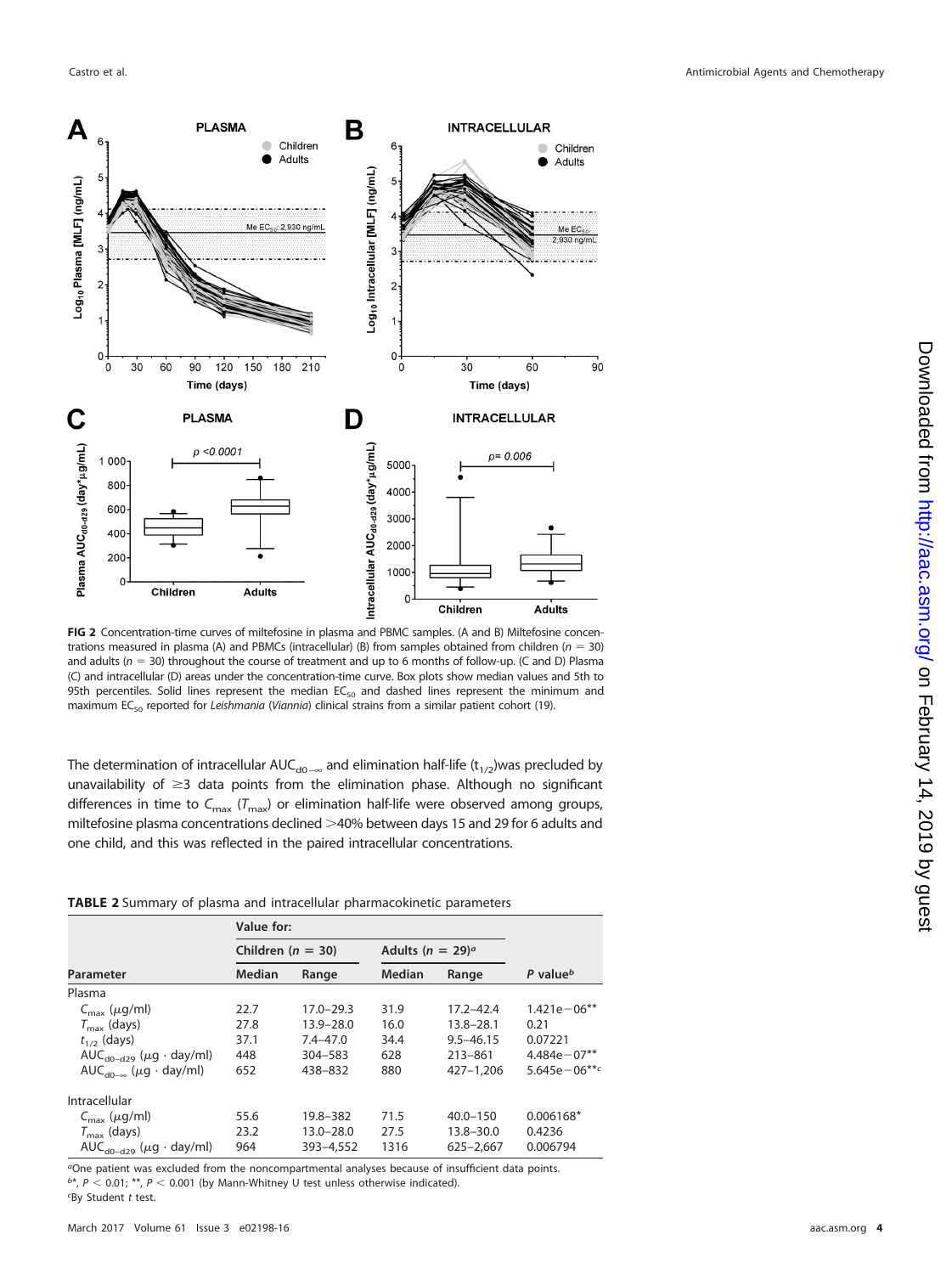

<span id="page-4-0"></span>**FIG 3** Dynamics of Leishmania persistence after end of treatment in children and adults. Qualitative assessment of Leishmania persistence determined by kDNA positivity or amplification of the 7SLRNA transcript (A) and parasite loads (B) in children and adults in lesions or lesion scars at the end of treatment (day 29) and 90 days after beginning of treatment are shown. Leishmania persistence is presented as the percentage of individuals with at least one kDNA- or 7SLRNA-positive sample. Quantitative values for parasite loads are presented as the number of parasites quantified for every 1,000 human cells.

**Compliance with therapy.** All visits were attended by >95% of patients, with exception of visit 7 (day 120), which 90% (53/59) of participants attended (see Table S1 in the supplemental material). Although the sampling window established for visits was  $\pm$ 7 days, the median window of attendance was 2 to 3 days for any visit. Adherence to treatment based on diary and pill count was similar for children and adults (children, median of 100% and range of 90% to 100%; adults, median of 100% and range of 89% to 100%). Adherence by two participants who did not return their diary (one adult and one child) could be assessed only by pill count, indicating  $\geq$ 96.4% drug use. Additionally, one adult presented a discrepancy between reported doses and pill count; the adherence based on pill count was 76%. The previously mentioned decline in miltefosine concentration for six adult patients and one pediatric patient is discordant with the corresponding diary and pill count and could indicate nonadherence that was not perceived by self-reporting. Notably, these seven patients were cured.

**Pharmacodynamics and parasitological response.** The presence and viability of Leishmania in lesions before treatment was demonstrated in all patients. Parasite detection declined to 44% (26/59 patients) at end of treatment (EoT) based on aspirate or swab samples obtained from active or apparently healed lesions, and it diminished to 27% (16/59) at day 90 [\(Fig. 3A\)](#page-4-0). Among patients with detectable parasites in lesions at EoT, the parasite load had nevertheless significantly decreased [\(Fig. 3B\)](#page-4-0). Neither the proportion of individuals presenting molecular evidence of Leishmania persistence nor parasite loads differed between children and adults at any time point [\(Fig. 3A](#page-4-0) and [B\)](#page-4-0). No correlation was observed between miltefosine exposure (intracellular and plasma EoT concentrations,  $C_{\text{max}}$ , or AUC<sub>d0-29</sub>) and measurable parasite loads at the lesion site. Likewise no relationship between parasite clearance and clinical outcome was evident.

Among strains isolated from study participants, 64.4% (29/45) were susceptible to miltefosine in vitro, 20% (9/45) were tolerant, and 15.6% (7/45) were classified as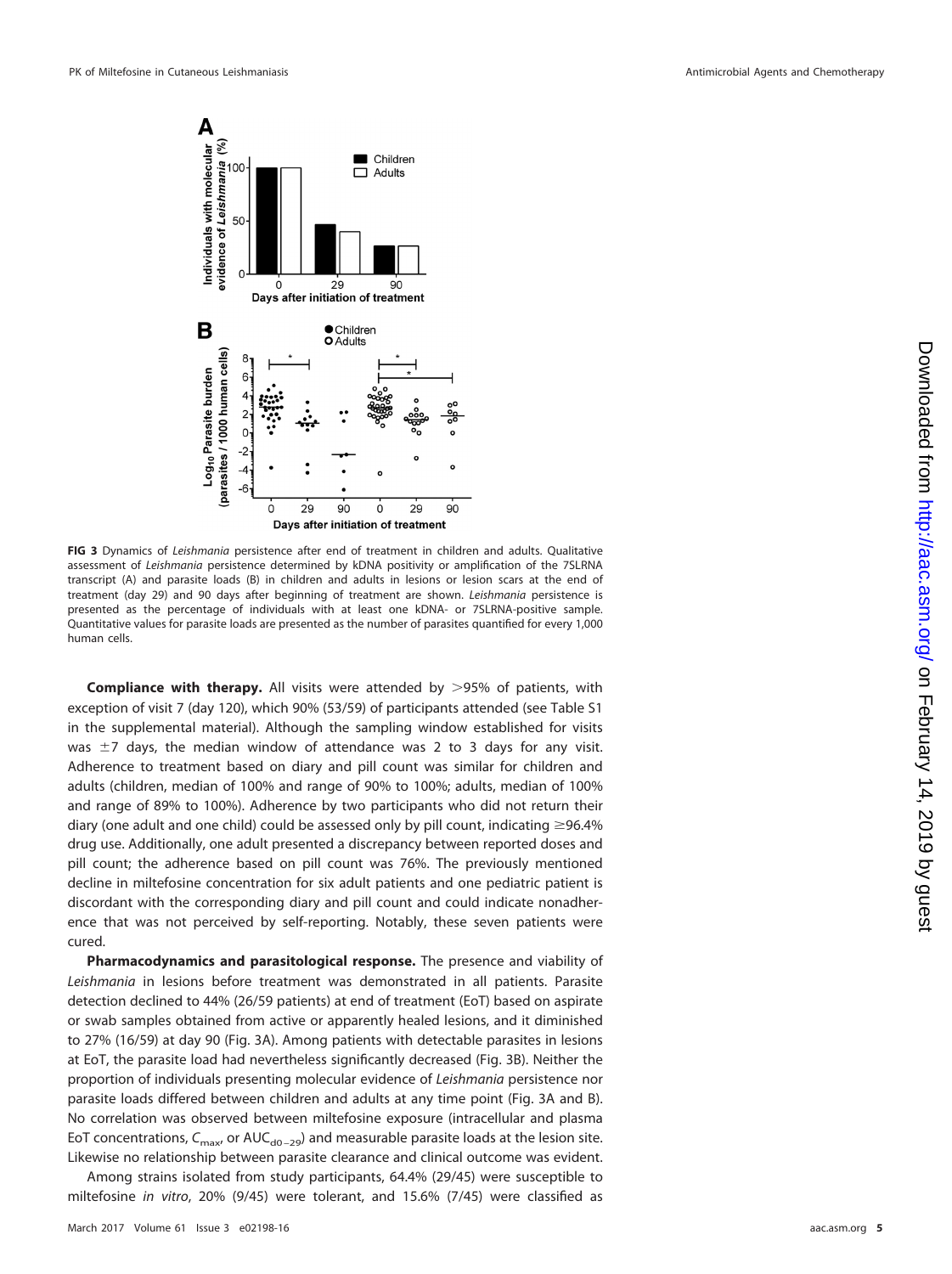

<span id="page-5-0"></span>**FIG 4** Susceptibility of isolated Leishmania strains to miltefosine, showing the reduction of intracellular parasite burden at the discriminatory concentration of miltefosine (16  $\mu$ M). The cutoff thresholds (dashed lines) and indeterminate zone were defined based on previously described receiver operating charac-teristic (ROC) curves [\(19\)](#page-9-16). For children versus adults,  $P = 0.38$ ; for susceptibility versus treatment outcome,  $P = 0.15$ .

indeterminate. No differences were observed between the susceptibility profiles of strains isolated from children and adults [\(Fig. 4\)](#page-5-0). Leishmania strains isolated from patients who clinically responded to treatment presented a range of in vitro susceptibility, with a median reduction of parasite burden of 70.5% (interquartile range [IQR], 53% to 89%). There was no apparent relationship between parasite drug susceptibility and clinical outcome.

**Therapeutic response.** Definite cure, defined at 6 months after end of treatment, was achieved in all adults (28/28) and 82.7% of children (24/29). Despite the higher frequency of therapeutic failure in children, this difference was not statistically significant ( $P = 0.052$ ). Notably, treatment failure occurred only among children  $\leq 7$  years of age. No significant differences in time to cure were found between study groups [\(Table](#page-5-1) [3\)](#page-5-1). The logistic regression model used to explore the relationship between therapeutic response, PK parameters, and clinical and parasitological variables, revealed that age was an independent risk factor for therapeutic failure; for every additional year of age, the odds of failure decreased (odds ratio [OR] 0.30; 95% confidence interval [CI], 0.09 to 0.97).

**Safety and adverse events.** At least one adverse event (AE) was observed in 56% of participants; no differences in the frequency of AEs were detected between study

<span id="page-5-1"></span>

|  | TABLE 3 Treatment response by follow-up visit and age group |  |  |  |  |
|--|-------------------------------------------------------------|--|--|--|--|
|  |                                                             |  |  |  |  |

|                                          | No. (%)                       |                             |                   |
|------------------------------------------|-------------------------------|-----------------------------|-------------------|
| Treatment response by<br>follow-up visit | <b>Children</b><br>$(n = 30)$ | <b>Adults</b><br>$(n = 30)$ | P value           |
| End of treatment (day 29)                |                               |                             |                   |
| Apparent cure                            | 1(3.33)                       | 1(3.33)                     | 0.74 <sup>a</sup> |
| Improvement                              | 29 (96.67)                    | 27 (90.00)                  |                   |
| No change                                | 0                             | 1(3.33)                     |                   |
| Therapeutic failure                      | 0                             | 0                           |                   |
| Loss to follow-up                        | $\Omega$                      | 1(3.33)                     |                   |
| Day 90                                   |                               |                             |                   |
| Apparent cure                            | 26 (86.67)                    | 28 (93.33)                  | 0.51 <sup>a</sup> |
| Improvement                              | 2(6.67)                       | 1(3.33)                     |                   |
| No change                                | $\Omega$                      | 0                           |                   |
| Therapeutic failure                      | 2(6.67)                       | 0                           |                   |
| Loss to follow-up                        | 0                             | 1(3.33)                     |                   |
| Day 210                                  |                               |                             |                   |
| Definite cure                            | 24 (80.00)                    | 28 (93.33)                  | 0.21 <sup>a</sup> |
| Therapeutic failure at day 90            | 2(6.67)                       | $\Omega$                    |                   |
| Therapeutic failure                      | 3(10.00)                      | $\Omega$                    |                   |
| Loss to follow-up                        | 1(3.33)                       | 2(6.67)                     |                   |

aFisher exact test.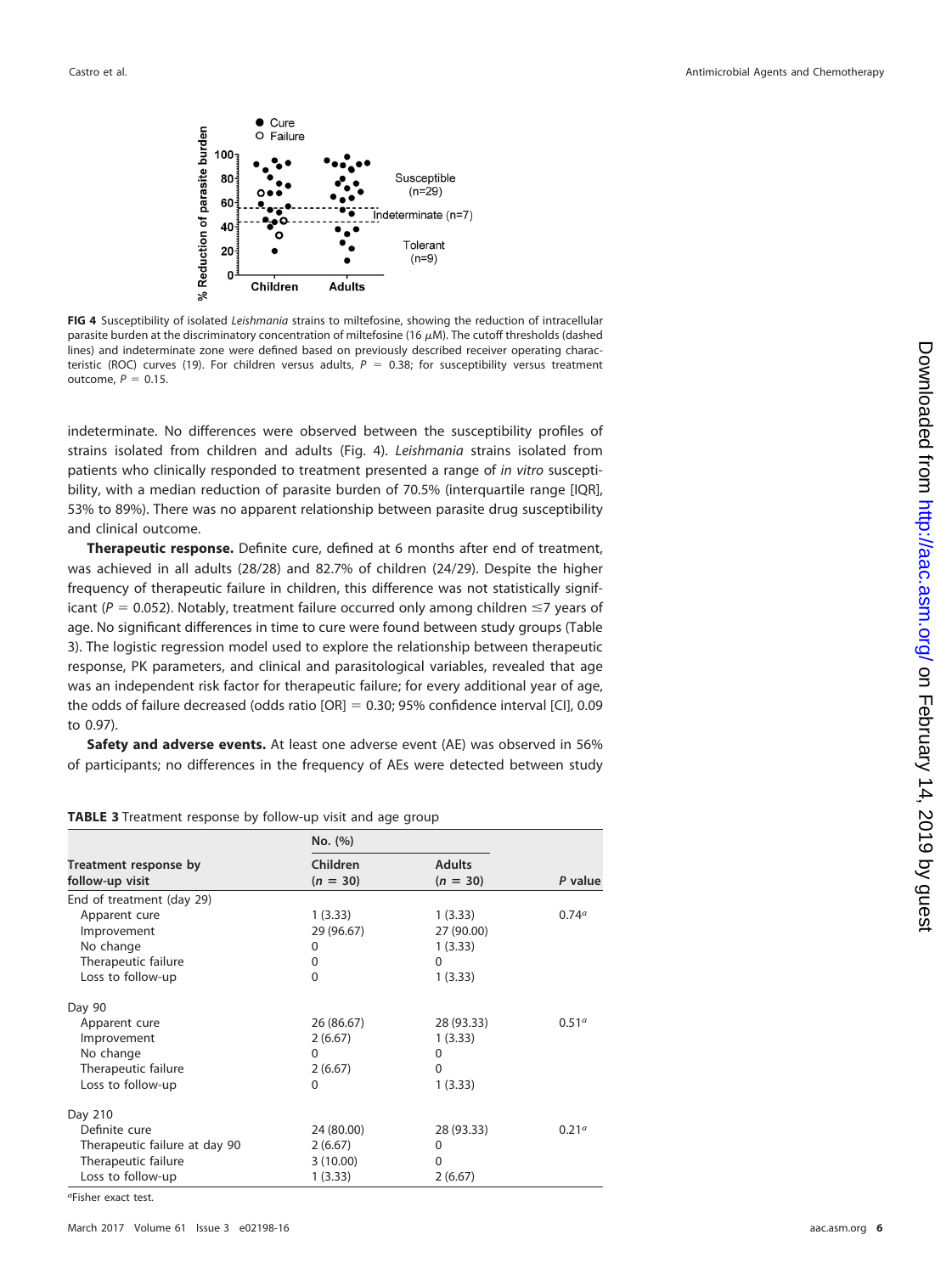## <span id="page-6-0"></span>**TABLE 4** Adverse events

|                                              | No. (%)                |                             |                   |  |
|----------------------------------------------|------------------------|-----------------------------|-------------------|--|
| Type of adverse event                        | Children<br>$(n = 30)$ | <b>Adults</b><br>$(n = 30)$ | P value           |  |
| Any <sup>a</sup>                             | 15(50)                 | 19 (63)                     | 0.29c             |  |
| Vomiting                                     | 8(26.7)                | 9(30)                       | 0.77c             |  |
| Nausea                                       | 1(3.3)                 | 6(20)                       | $0.10^{b}$        |  |
| <b>Dizziness</b>                             | 2(6.7)                 | 4(13.3)                     | 0.67 <sup>b</sup> |  |
| Abdominal pain                               | 2(6.7)                 | 3(10)                       | 1.00 <sup>b</sup> |  |
| Headache                                     | 1(3.3)                 | 3(10)                       | 0.61 <sup>b</sup> |  |
| Fever                                        | 3(10)                  | $\Omega$                    | 0.23 <sup>b</sup> |  |
| Increased creatinine levels                  |                        |                             |                   |  |
| Grade 1 ( $>ULNd$ , $\leq$ 1.5 $\times$ ULN) | 4(13.3)                | 6(20)                       | 0.48 <sup>c</sup> |  |
| Grade 2 or higher $(>1.5$ ULN)               | 0                      | $\Omega$                    |                   |  |
| Other                                        | 7(23.3)                | 10 (33.3)                   | 0.56 <sup>c</sup> |  |

<sup>a</sup>Individuals presenting with at least one adverse event over the total of individuals in each study group.  ${}^b\chi^2$  test.

c Fisher exact test.

dULN, upper limit of normal.

groups ( $P = 0.29$ ). Eighty-nine percent of clinical adverse events were mild (grade 1); no reported events were classified as serious. In no case did intolerance require interruption of treatment. The most frequent AE were nausea, vomiting, abdominal pain, and mildly increased creatinine levels [\(Table 4\)](#page-6-0). AEs were more frequently reported during weeks 1 and 2 of treatment (median, day 9; IQR, 1 to 19 days).

#### **DISCUSSION**

This pharmacokinetic study established that treatment of patients with CL using the current dosing regimen of 2.5 mg/kg/day results in lower systemic and intracellular exposure to miltefosine in children than in adults, consistent with results of PK modeling based on secondary data in children with VL [\(14,](#page-9-11) [15,](#page-9-12) [20,](#page-10-0) [21\)](#page-10-1). We have recently shown noninferiority of miltefosine compared with meglumine antimoniate for treatment of cutaneous leishmaniasis in children 2 to 12 years of age [\(13\)](#page-9-9), supporting its usefulness for treatment of the pediatric population. Considering its demonstrated efficacy, lower toxicity, and advantages of administration, miltefosine has been recommended for treatment of CL caused by L. (V.) panamensis and Leishmania (Viannia) guyanensis [\(22\)](#page-10-2), which are prevalent in Central and South America and are frequently associated with transmission in the domestic setting where children are exposed [\(18\)](#page-9-15).

Dose selection for miltefosine in the treatment of children has been based on efficacy studies conducted in adult populations and linear extrapolation of dose based on body weight. Descriptive PK studies have often concluded that linear dose scaling is not appropriate for children given their more rapid drug clearance [\(23,](#page-10-3) [24\)](#page-10-4), as observed for antimony treatment of pediatric CL [\(3\)](#page-9-2). Recent insights in PK suggest that linear dosing extrapolations result in lower systemic drug exposure in children due to the allometric principles underlying the relationship between metabolism and body size, as demonstrated for various other drugs [\(25\)](#page-10-5).

Clinical responses provided evidence that lower exposure to miltefosine in children with CL is likely to affect therapeutic outcome, as evidenced by the occurrence of failures only in children  $\leq 7$  years of age (2, 4, 6, and 7 years). Future population-based compartmental modeling methods may allow more precise predictions of total exposure in plasma and peripheral blood mononuclear cells (PBMCs) in these patients and reveal an exposure-response relationship. We have previously proposed allometric dosing of miltefosine for VL patients, aiming to overcome differences in exposure observed by modeling of PK in children and adults [\(14\)](#page-9-11). The lower exposure to miltefosine based on actual drug concentrations in these pediatric CL patients and their higher frequency of treatment failure compel evaluation of allometric dose scaling in the treatment of children with CL.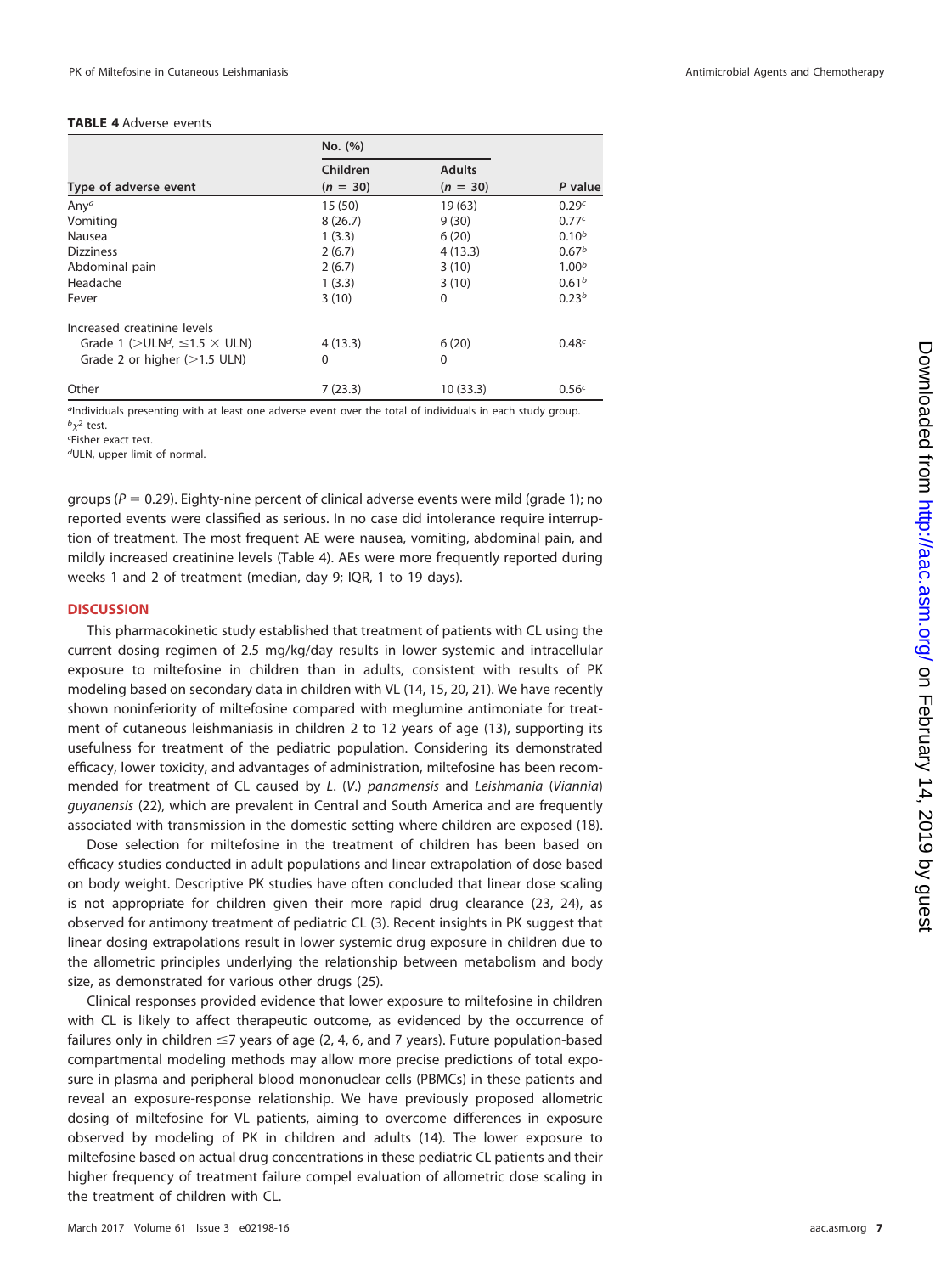In addition to PK differences, other patient characteristics influence the outcome of treatment in CL patients [\(26](#page-10-6)[–](#page-10-7)[28\)](#page-10-8). In our patient population, children presented a significantly shorter duration of disease at diagnosis than adults. Duration of disease of <1 month has been associated with increased risk of treatment failure with antimony [\(28](#page-10-8)[–](#page-10-9)[30\)](#page-10-10) and may be an important covariate in the analysis and interpretation of therapeutic responsiveness. Exploratory analyses of patient and parasite characteristics identified younger age as a potential risk factor for therapeutic failure. Consistently, age <12 years was associated with relapse following miltefosine treatment of Nepalese children with VL [\(21\)](#page-10-1), as was the case for 2- to 14-year-old children treated for VL in both India and Nepal [\(20\)](#page-10-0). Similar findings have also emerged with meglumine antimoniate treatment, in which children  $\leq$ 7 years of age presented a significantly lower response rate to this drug than to miltefosine (57.1% versus 89.9%) [\(13\)](#page-9-9), supporting the participation of age-related factors in the therapeutic response of pediatric CL.

The  $C_{\text{max}}$  values of miltefosine in our study population, both children and adults, were similar to those reported in prior clinical studies from which PK were modeled [\(14,](#page-9-11) [31\)](#page-10-11). However, additional PK parameters, such as AUC,  $T_{\text{max}}$  and  $t_{1/2}$ , could not be compared, primarily because sampling schemes were not designed to generate concentration-time curves or these parameters were not reported.

This study provides the first intracellular PK data for miltefosine, which showed that intracellular drug concentrations tracked plasma concentrations, leading to similar proportional trends in intracellular and plasma PK parameters. However, a  $>$ 2-fold higher concentration of miltefosine in the intracellular compartment indicated intracellular accumulation, which could be important to efficacy, since the observed concentrations exceeded the previously reported 50% effective concentration ( $EC_{50}$ ) for clinical strains of Leishmania (Viannia) [\(19\)](#page-9-16).

Drug resistance was evidently not a defining factor in the outcome of treatment of these PK study participants. In vitro drug susceptibility did not differ among strains from patients who responded to or failed treatment. Similarly, miltefosine susceptibility did not differ for promastigotes of L. donovani strains from VL patients who failed or responded to treatment [\(21\)](#page-10-1), underscoring the contribution of host factors in clinical outcome. Although parasite numbers declined, parasite burden was not indicative of clinical outcome, further substantiating that clinical resolution of CL is contingent not upon parasite elimination but rather on control of the infection, which has been shown to persist at least 90 days after completion of treatment in this study and indefinitely in previous studies [\(32\)](#page-10-12). Perceived discrepancies between self-reported adherence and in vivo drug concentrations illustrate the challenge of assessing and achieving compliance for self-administered treatment [\(33\)](#page-10-13). Patient-centered implementation strategies for miltefosine are necessary to optimize adherence and effectiveness of treatment.

Our PK data, and previous modeling studies of miltefosine in children with VL, consistently support the rationale for allometric dosing in children. Miltefosine has been suggested as first-line treatment for children with CL [\(13\)](#page-9-9). Oral administration could allow home-based supervision of treatment, thereby facilitating access and adherence. However, dosing in children must be optimized to ensure adequate systemic exposure, effectiveness, and preservation of the useful life span of miltefosine.

## **MATERIALS AND METHODS**

**Ethics statement.** This study was approved and monitored by the institutional review board for ethical conduct of research involving human subjects of Centro Internacional de Entrenamiento e Investigaciones Médicas (CIDEIM) and the Colombian National Institute for Food and Drug Safety (INVIMA) and followed international guidelines. All individuals participated voluntarily, providing written informed consent. Legal guardians of pediatric patients provided written informed consent, and children aged  $\geq$ 7 years provided written informed assent (ClinicalTrials.gov identifier NCT01462500).

**Study design.** An open-label trial was conducted to determine the pharmacokinetics of miltefosine in children and adults with CL. Sixty patients, 30 children and 30 adults, were enrolled from January 2012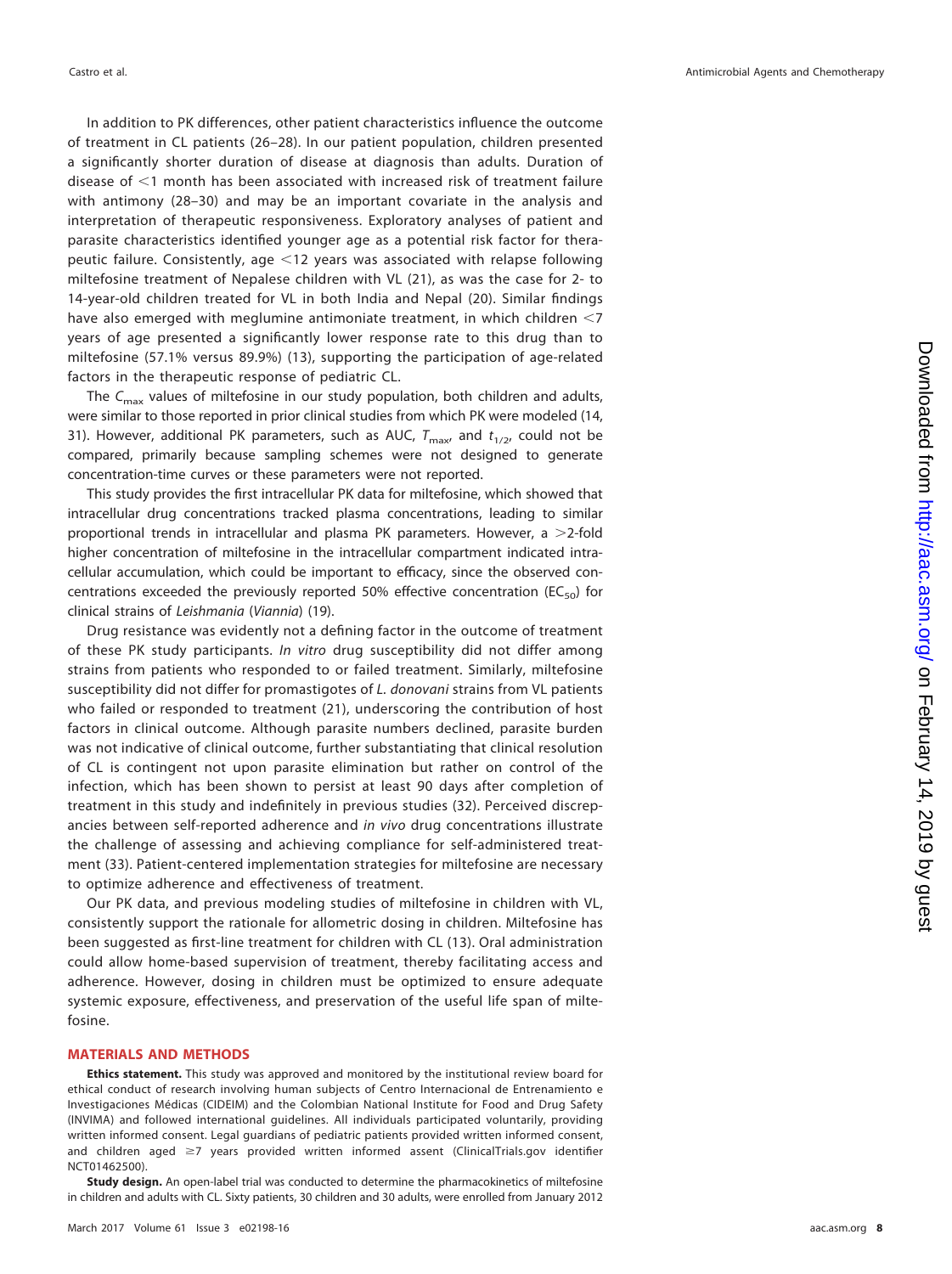through October 2013 at CIDEIM outpatient clinics in Cali and Tumaco, Colombia. Timing intervals of blood samples to determine the PK of miltefosine were based on published PK models generated with data from adult patients with Old World CL [\(34\)](#page-10-14). Clinical and parasitological evaluations were undertaken to explore these variables in relation to PK parameters in children and adults.

Eligible participants were adults aged 18 to 60 years and children aged 2 to 12 years (weight,  $>$ 10 kg) with parasitologically confirmed CL and availability for 6 months follow-up after treatment. Exclusion criteria were mucocutaneous disease, use of any antileishmanial drug during 6 months prior to diagnosis, medical history of cardiac, renal, or hepatic disease, menarche (females  $\leq$ 12 years of age), pregnancy, and baseline values for hemoglobin, aspartate aminotransferase, alanine aminotransferase, creatinine, or serum urea nitrogen outside the normal range. In cases presenting borderline values, inclusion/exclusion was supported by clinical assessment. Contraception (Depo-Provera) was administered to women of reproductive age during treatment and throughout follow-up.

**Study interventions.** Patients received a nominal dose of 2.5 mg/kg/day miltefosine rounded to the nearest 10- or 50-mg capsule, with a maximum dose in adults of 150 mg/day, during 28 days. Doses received were registered in an individual patient diary, and the number of capsules and empty blisters were counted during follow-up visits to assess adherence. Peripheral blood samples (10 ml for adults and 3 ml for children) were collected for isolation of plasma and peripheral blood mononuclear cells (PBMCs) for quantification of miltefosine. Blood samples were collected at eight intervals over 7 months: pretreatment, after the first day of treatment (day 2), and days 15, 29, 60, 90, 120, and 210. A sampling window of  $\pm$ 7 days was accepted for all visits except pretreatment, day 2, and end of treatment (day 29) visits. Clinical laboratory tests performed at baseline were repeated at the end of treatment to monitor potential drug-related toxicity.

Adverse events (AEs), defined by clinical and laboratory criteria, were evaluated and recorded at every visit throughout treatment and follow-up. Severity of AEs was graded according to Common Toxicity Criteria of the National Cancer Institute, V.4 [\(35\)](#page-10-15), and causality established using WHO-UMC criteria and the Naranjo algorithm [\(36\)](#page-10-16). AEs were reported as possibly, probably, or definitely related to the study intervention.

Clinical response was evaluated at end of treatment and days 90 and 210. Cure was defined as complete reepithelialization and absence of inflammatory signs for all lesions. Definitive cure was established at day 210. Clinical failure was defined as incomplete reepithelialization and/or presence of induration, raised borders, or other evidence of inflammation of any lesion, reactivation of the original lesion(s), or appearance of new lesions during the follow-up period.

**PK analysis.** Miltefosine concentrations in plasma were determined by liquid chromatographytandem mass spectrometry (LC-MS/MS) [\(37\)](#page-10-17). Each analytical run included at least two calibration curves based on miltefosine standards injected at the beginning and end of the run. Quality control samples were included in two sets of low, medium, and high concentrations interspersed throughout the analytical run with study samples. Intracellular miltefosine was quantified from PBMCs as previously described [\(38\)](#page-10-18). Total drug content was normalized to the number of nucleated cells per sample and concentrations estimated based on the average volume for a single PBMC [\(38\)](#page-10-18). Noncompartmental PK analysis of concentration-time data was conducted using R (V.3.1.2) and ncappc [\(https://cran.r-project](https://cran.r-project.org/web/packages/ncappc/index.html) [.org/web/packages/ncappc/index.html\)](https://cran.r-project.org/web/packages/ncappc/index.html).

**Parasitologic assessments.** Lesion/scar aspirates and swab samples were obtained at diagnosis and days 29 and 90. Duplicate samples were obtained from the border of the most recent lesion for independent RNA and DNA extraction. DNA was extracted using the DNA blood and tissue kit (Qiagen), and RNA was detected using TRIzol followed by RNA cleanup with the RNeasy extraction kit (Qiagen). Purified RNA was treated with DNase I and eluted in a total volume of 35  $\mu$ l. cDNA was synthesized from 10  $\mu$ l total RNA using the high-capacity cDNA reverse transcription kit (Applied Biosystems). The quantity and quality of nucleic acids were evaluated using a NanoDrop 2000 spectrophotometer.

Leishmania kinetoplast DNA (kDNA) was amplified from samples by PCR using LV-B1 primers, followed by Southern blot hybridization [\(7\)](#page-9-17). Amplification of the human GAPDH (glyceraldehyde-3 phosphate dehydrogenase) gene was employed to confirm sample quality [\(32\)](#page-10-12). Live parasites and parasite burden were estimated by quantitative reverse transcription-PCR (qRT-PCR) of Leishmania 7SLRNA [\(5\)](#page-9-4), calculated by absolute quantitation and normalized to the number of human cells in the sample determined by cyclophilin B expression. Real-time detection was achieved using SYBR green (Applied Biosystems) on a Bio-Rad CFX-96 platform. For kDNA-positive samples below the limit of detection by 7SLRNA qRT-PCR, a maximum-likelihood estimate of 0.0001 parasite per reaction was calculated [\(32\)](#page-10-12). Qualitative assessment of parasite persistence at any given time point was based on detection of kDNA or 7SLRNA in at least one sample.

Leishmania was isolated by culture of tissue fluid obtained by needle aspiration of cutaneous lesions. Parasites were identified using subgenus- and species-discriminating monoclonal antibodies [\(39\)](#page-10-19). Drug susceptibility of intracellular parasites was estimated after exposure to 16  $\mu$ M miltefosine as described previously [\(19\)](#page-9-16).

**Statistical analysis.** Data were verified by double entry prior to analysis. The Shapiro-Wilk test was used to assess the distribution of continuous data. Differences in variance of quantitative data were estimated using Mann-Whitney and t tests. Differences in proportions were determined using  $\chi^2$  or Fisher exact tests. Relationships between therapeutic outcome and Leishmania species, parasite burden, drug susceptibility of isolated strains,  $C_{\text{max}}$ , AUC<sub>d0-29</sub> in plasma and PBMCs, patient age, and size and number of lesions were explored using logistic regression. Analyses were performed using Stata-14.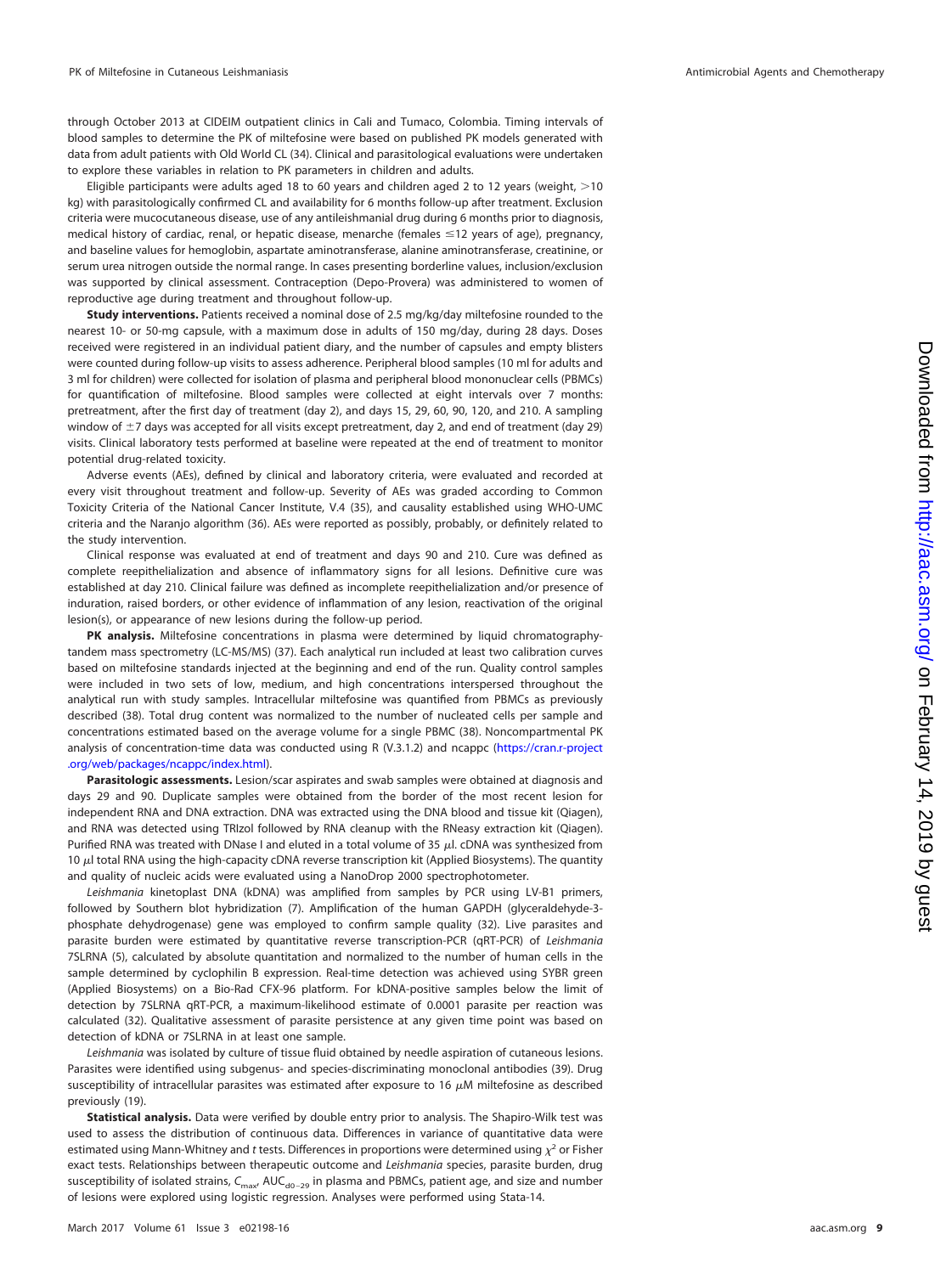# **SUPPLEMENTAL MATERIAL**

Supplemental material for this article may be found at [https://doi.org/10.1128/](https://doi.org/10.1128/AAC.02198-16) [AAC.02198-16.](https://doi.org/10.1128/AAC.02198-16)

**TEXT S1**, PDF file, 0.1 MB.

# **ACKNOWLEDGMENTS**

We gratefully acknowledge the collaboration of the patients and of the parents of all children who participated in this study and the support of community leaders in Tumaco. We especially thank Maryori Vidarte and the CIDEIM BioBank team for the management, typing, and evaluation of drug susceptibility of clinical strains and the clinical team of CIDEIM in Cali and Tumaco, Jimena Jojoa, Wilson Cortes, Mary Luz Hurtado, and Mabel Castillo, for their assistance in patient diagnosis, recruitment, enrollment, and follow-up. We also thank Neal Alexander (Epidemiology and Biostatistics, CIDEIM) for fruitful discussions and Angelica Mera for assistance in laboratory activities. We thank Robert Vinson and Paladin Labs Inc. for the generous donation of Impavido. We thank Jos Beijnen, Hilde Rosing, and Jan Schellens from the Netherlands Cancer Institute, Amsterdam, the Netherlands, for making available equipment and for their assistance and support in the bioanalysis and interpretation of the PK data.

The authors declare no conflict of interest.

This work was funded by COLCIENCIAS (grant 2229-519-28930 and institutional strengthening contract 718-2013) and was partially supported by the U.S. National Institutes of Health (NIH) (grants R01AI104823 and R01AI093775) and the U.S. NIH International Fogarty Center Global Infectious Disease Research Training Program (award D43 TW006589). M.M.C. was a recipient of a COLCIENCIAS Young Investigator Award (0040-2012).

#### <span id="page-9-0"></span>**REFERENCES**

- 1. Weigle K, Saravia NG. 1996. Natural history, clinical evolution, and the host-parasite interaction in New World cutaneous leishmaniasis. Clin Dermatol 14:433– 450. [https://doi.org/10.1016/0738-081X\(96\)00036-3.](https://doi.org/10.1016/0738-081X(96)00036-3)
- <span id="page-9-1"></span>2. Blanco VM, Cossio A, Martinez JD, Saravia NG. 2013. Clinical and epidemiologic profile of cutaneous leishmaniasis in Colombian children: considerations for local treatment. Am J Trop Med Hyg 89:359-364. [https://](https://doi.org/10.4269/ajtmh.12-0784) [doi.org/10.4269/ajtmh.12-0784.](https://doi.org/10.4269/ajtmh.12-0784)
- <span id="page-9-2"></span>3. Cruz A, Rainey PM, Herwaldt BL, Stagni G, Palacios R, Trujillo R, Saravia NG. 2007. Pharmacokinetics of antimony in children treated for leishmaniasis with meglumine antimoniate. J Infect Dis 195:602-608. [https://](https://doi.org/10.1086/510860) [doi.org/10.1086/510860.](https://doi.org/10.1086/510860)
- <span id="page-9-3"></span>4. Tuon FF, Amato VS, Graf ME, Siqueira AM, Nicodemo AC, Amato Neto V. 2008. Treatment of New World cutaneous leishmaniasis—a systematic review with a meta-analysis. Int J Dermatol 47:109 –124. [https://doi.org/](https://doi.org/10.1111/j.1365-4632.2008.03417.x) [10.1111/j.1365-4632.2008.03417.x.](https://doi.org/10.1111/j.1365-4632.2008.03417.x)
- <span id="page-9-4"></span>5. Sundar S, Jha TK, Thakur CP, Bhattacharya SK, Rai M. 2006. Oral miltefosine for the treatment of Indian visceral leishmaniasis. Trans R Soc Trop Med Hyg 100(Suppl 1):S26 –S33. [https://doi.org/10.1016/](https://doi.org/10.1016/j.trstmh.2006.02.011) [j.trstmh.2006.02.011.](https://doi.org/10.1016/j.trstmh.2006.02.011)
- 6. Soto J, Arana BA, Toledo J, Rizzo N, Vega JC, Diaz A, Luz M, Gutierrez P, Arboleda M, Berman JD, Junge K, Engel J, Sindermann H. 2004. Miltefosine for new world cutaneous leishmaniasis. Clin Infect Dis 38: 1266 –1272. [https://doi.org/10.1086/383321.](https://doi.org/10.1086/383321)
- <span id="page-9-17"></span>7. Mohebali M, Fotouhi A, Hooshmand B, Zarei Z, Akhoundi B, Rahnema A, Razaghian AR, Kabir MJ, Nadim A. 2007. Comparison of miltefosine and meglumine antimoniate for the treatment of zoonotic cutaneous leishmaniasis (ZCL) by a randomized clinical trial in Iran. Acta Trop 103:33– 40. [https://doi.org/10.1016/j.actatropica.2007.05.005.](https://doi.org/10.1016/j.actatropica.2007.05.005)
- <span id="page-9-10"></span>8. Chrusciak-Talhari A, Dietze R, Chrusciak Talhari C, da Silva RM, Gadelha Yamashita EP, de Oliveira Penna G, Lima Machado PR, Talhari S. 2011. Randomized controlled clinical trial to access efficacy and safety of miltefosine in the treatment of cutaneous leishmaniasis caused by Leishmania (Viannia) guyanensis in Manaus, Brazil. Am J Trop Med Hyg 84:255–260. [https://doi.org/10.4269/ajtmh.2011.10-0155.](https://doi.org/10.4269/ajtmh.2011.10-0155)
- <span id="page-9-5"></span>9. Machado PR, Ampuero J, Guimaraes LH, Villasboas L, Rocha AT, Schriefer A, Sousa RS, Talhari A, Penna G, Carvalho EM. 2010. Miltefosine in the treatment of cutaneous leishmaniasis caused by Leishmania braziliensis

in Brazil: a randomized and controlled trial. PLoS Negl Trop Dis 4:e912. [https://doi.org/10.1371/journal.pntd.0000912.](https://doi.org/10.1371/journal.pntd.0000912)

- <span id="page-9-7"></span><span id="page-9-6"></span>10. Soto J, Rea J, Balderrama M, Toledo J, Soto P, Valda L, Berman JD. 2008. Efficacy of miltefosine for Bolivian cutaneous leishmaniasis. Am J Trop Med Hyg 78:210 –211.
- 11. Escobar P, Matu S, Marques C, Croft SL. 2002. Sensitivities of Leishmania species to hexadecylphosphocholine (miltefosine), ET-18-OCH(3) (edelfosine) and amphotericin B. Acta Trop 81:151–157. [https://doi.org/](https://doi.org/10.1016/S0001-706X(01)00197-8) [10.1016/S0001-706X\(01\)00197-8.](https://doi.org/10.1016/S0001-706X(01)00197-8)
- <span id="page-9-8"></span>12. Yardley V, Croft SL, De Doncker S, Dujardin JC, Koirala S, Rijal S, Miranda C, Llanos-Cuentas A, Chappuis F. 2005. The sensitivity of clinical isolates of Leishmania from Peru and Nepal to miltefosine. Am J Trop Med Hyg 73:272–275.
- <span id="page-9-9"></span>13. Rubiano LC, Miranda MC, Muvdi Arenas S, Montero LM, Rodriguez-Barraquer I, Garcerant D, Prager M, Osorio L, Rojas MX, Perez M, Nicholls RS, Gore Saravia N. 2012. Noninferiority of miltefosine versus meglumine antimoniate for cutaneous leishmaniasis in children. J Infect Dis 205: 684 – 692. [https://doi.org/10.1093/infdis/jir816.](https://doi.org/10.1093/infdis/jir816)
- <span id="page-9-11"></span>14. Dorlo TP, Huitema AD, Beijnen JH, de Vries PJ. 2012. Optimal dosing of miltefosine in children and adults with visceral leishmaniasis. Antimicrob Agents Chemother 56:3864 –3872. [https://doi.org/](https://doi.org/10.1128/AAC.00292-12) [10.1128/AAC.00292-12.](https://doi.org/10.1128/AAC.00292-12)
- <span id="page-9-12"></span>15. Dorlo TP, Rijal S, Ostyn B, de Vries PJ, Singh R, Bhattarai N, Uranw S, Dujardin JC, Boelaert M, Beijnen JH, Huitema AD. 2014. Failure of miltefosine in visceral leishmaniasis is associated with low drug exposure. J Infect Dis 210:146 –153. [https://doi.org/10.1093/infdis/jiu039.](https://doi.org/10.1093/infdis/jiu039)
- <span id="page-9-14"></span><span id="page-9-13"></span>16. Drusano GL. 2004. Antimicrobial pharmacodynamics: critical interactions of 'bug and drug'. Nat Rev Microbiol 2:289 –300. [https://doi.org/10.1038/](https://doi.org/10.1038/nrmicro862) [nrmicro862.](https://doi.org/10.1038/nrmicro862)
- <span id="page-9-15"></span>17. Donowitz GR. 1994. Tissue-directed antibiotics and intracellular parasites: complex interaction of phagocytes, pathogens, and drugs. Clin Infect Dis 19:926 –930. [https://doi.org/10.1093/clinids/19.5.926.](https://doi.org/10.1093/clinids/19.5.926)
- 18. Rodriguez-Barraquer I, Gongora R, Prager M, Pacheco R, Montero LM, Navas A, Ferro C, Miranda MC, Saravia NG. 2008. Etiologic agent of an epidemic of cutaneous leishmaniasis in Tolima, Colombia. Am J Trop Med Hyg 78:276 –282.
- <span id="page-9-16"></span>19. Fernandez O, Diaz-Toro Y, Valderrama L, Ovalle C, Valderrama M, Castillo